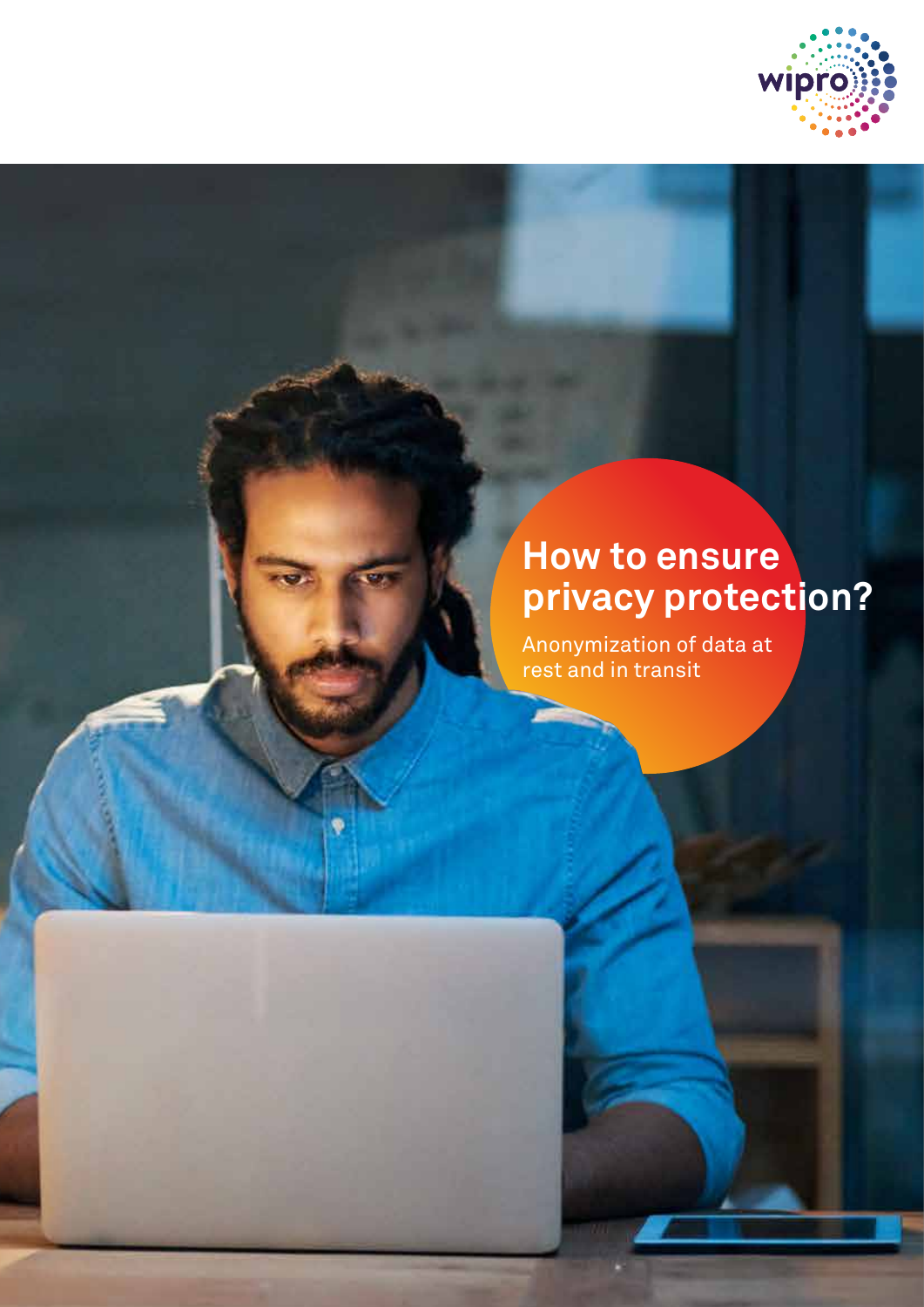s data volume and transactions continue to grow, every organization is concerned about data management and security. In the digital world, data is moving from on-premise to cloud at a faster pace to reduce operational cost and to increase scalability. The biggest concern is around personal data protection. There are regulations that exist for data protection like GDPR, PCI, HIPAA, etc. In addition to these, we need to protect/mask personal data in non-validated environments like training, development and testing. There are multiple tools and technologies available in the market for data masking/anonymization to avoid misuse and to be statutory compliant.

- The top implementation concerns or questions are: How to perform data anonymization/masking, and what are the tools and technologies that are available and apt?
- How to maintain data integration for the attributes that require masking?
- Will there be any impact on data availability SLAs?
- How to restrict data for certain users?

#### **Effective data protection process:**

A data protection process encrypts the data and removes personally identifiable information from data sets, so that the actual people whom the data reflects remain masked. Every organization sets its own methods to mask the data, based on the data types and data sources. Below are the best practices to follow for data in transit and data at rest.

#### **When data in transit:**

For data which is in movement from point to point either on premise or cloud, the original is replaced with dummy values. This is also called as dynamic data masking so that the end user can't view the original data. Follow the process below for data in transit:

- Follow and monitor data governance process to access incoming data
- Select the appropriate tools and technologies which can provide persistent masking values for same or repetitive incoming personally identifiable information (PII) values while data is in move (Process depicted in Figure 1)
- Ensure persistent masking values for unique incoming PII values. That will take care of the data integrity between the entities/objects. For e.g. 455033112 will always be masked as 566144223
- Apply proper design principles, and optimize the masking process during ETL (Extract, Transfer and Load) to achieve the SLAs

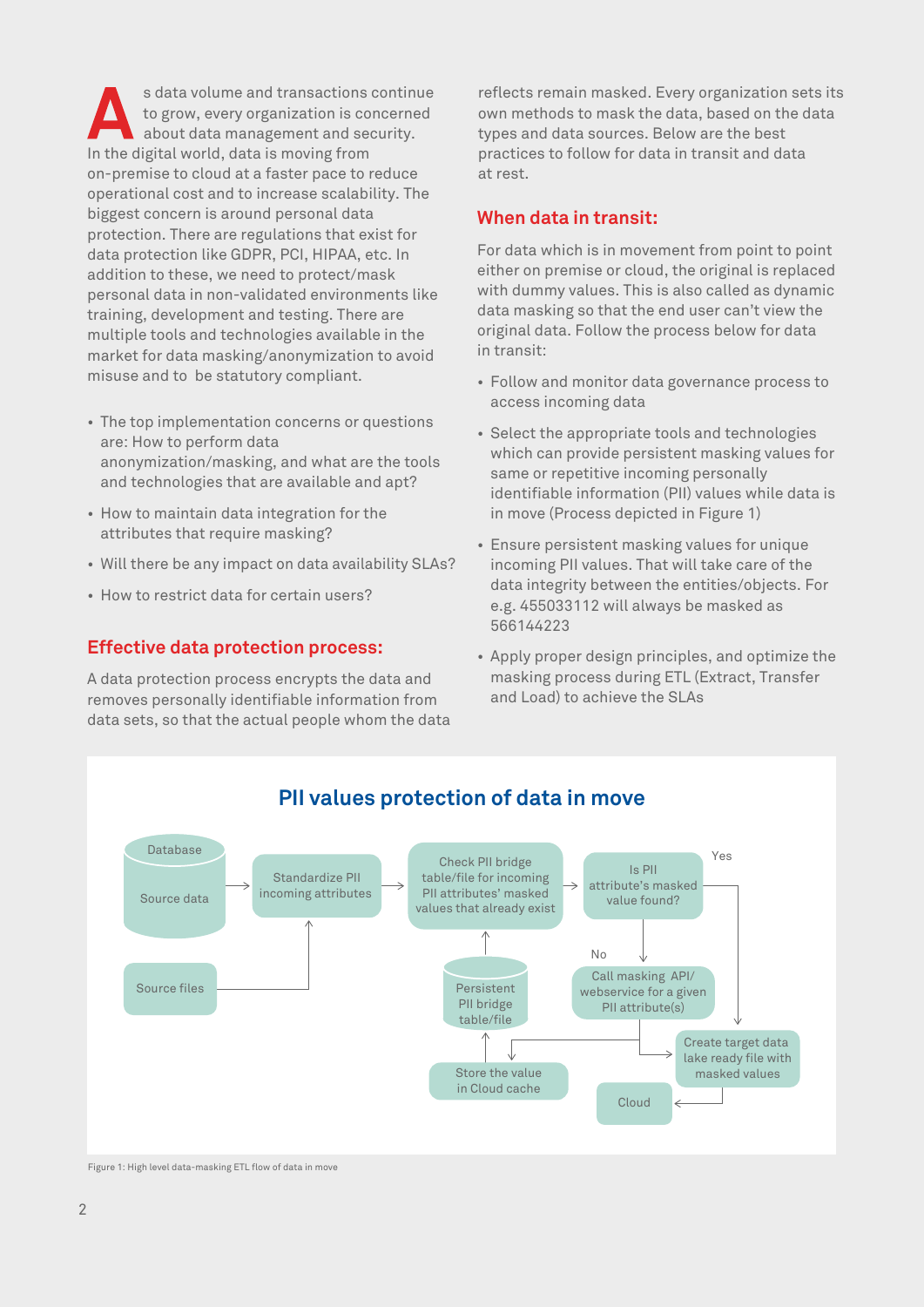### **When data in rest:**

PII data which are in rest either on-premise or cloud which are mostly used for analytics or training purpose, can be protected through proper data access governance process or by masking the data when user sends any requests through Reports or SQLs. Follow the process below when data is in rest:

- Apply and monitor data governance processes to access rest data from the end users either through reporting or direct access through SQLs (Process depicted in Figure 2)
- There are reporting tools which have active directory data access privileges and masking features. Adopt these to protect the PII data



#### Figure 2: High level data masking of data in rest

Whether the data is in transit or at rest, a well-defined data protection process must be set by the organization to make sure unauthorized

users do not access the data. Data anonymization makes your data statutory-compliant and gives users confidence in their data.



## **Purushottam Joshi,**

Senior Architect Data, Analytics & AI, Wipro

Purushottam has over 20+ years of data warehouse and ETL experience. He is currently focused on open source integration technologies and has successfully executed large engagements for global companies. He is a TOGAF certified Enterprise Architect. He is also certified in different database and ETL technologies and supports the practice in managing both, cloud and on premise native ETL tools.